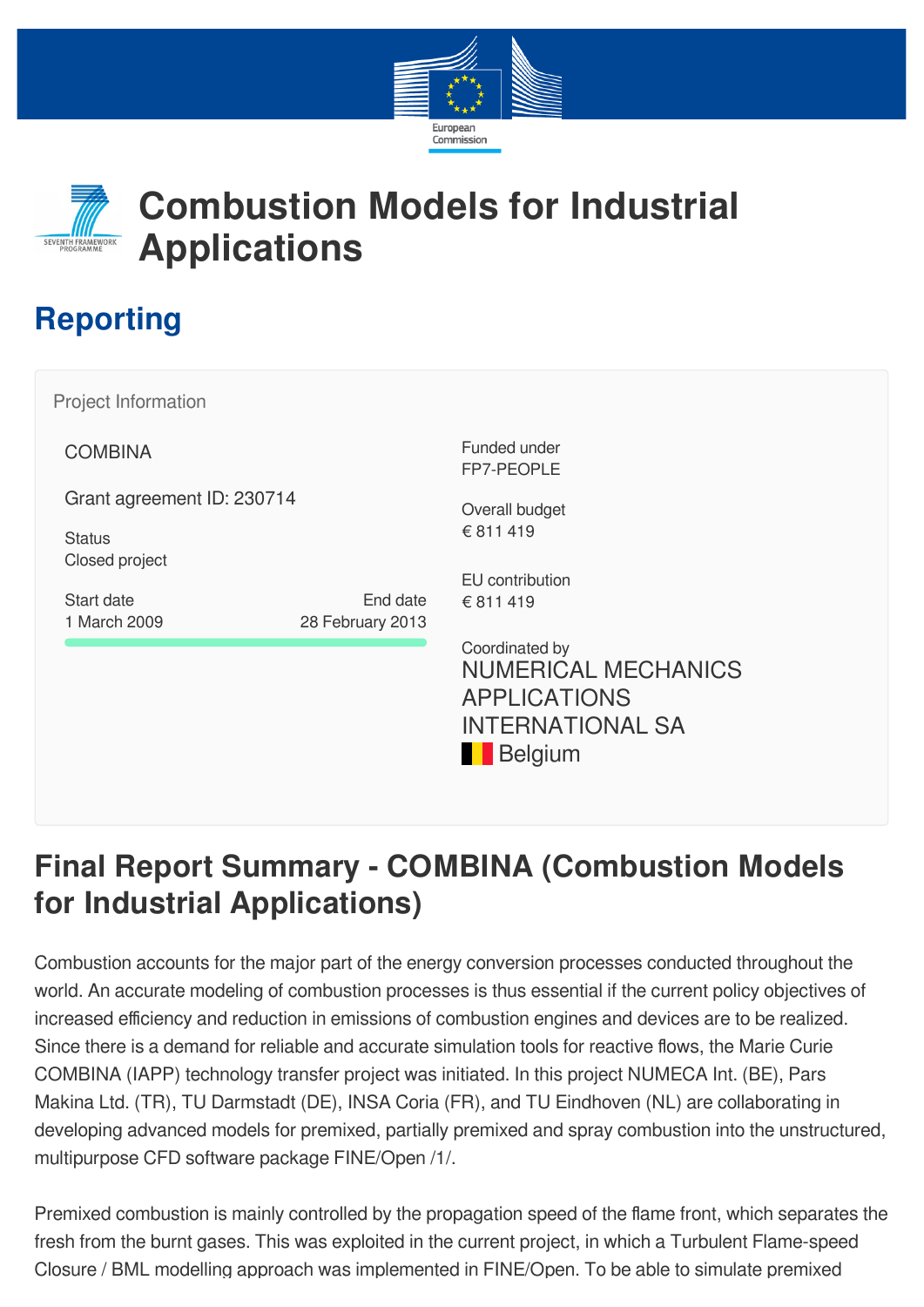flames with dilution or partially premixed combustion, this modeling method has been coupled with the flamelet / mixture fraction approach. In the resulting modeling method look-up tables are used, in which the thermochemical properties are tabulated for the fresh and the burnt gases. As an alternative to the hybrid BML/flamelet approach for simulating partially premixed combustion, the Flamelet Generated Manifolds (FGM) methodology devised by van Oijen and de Goey /2/ has been transferred from TU Eindhoven to NUMECA and implemented in FINE/Open /3/.

g pp p p p

The developed models for the simulation of premixed and partially premixed combustion have been verified and validated on a series of comprehensible test cases, ranging from analytical verification test cases and specific flame configurations (e.g. TU Darmstadt's stratified flame, Bunsen burner) for validation to complex, industry-like test cases (e.g. DLR Stuttgart's premixed model combustor) /4/. Furthermore, these models have been used to simulate the combustion in a complex combustor configuration of Siemens. The BML, the hybrid BML/flamelet, and the FGM model have been integrated in FINE/Open and can be accessed through a graphical user interface (GUI) in a user-friendly manner. A Lagrangian module for the simulation of evaporating sprays has been developed in FINE/Open. The module solves for parcels of particles and accounts for two-way coupling of mass, momentum, and energy between the dispersed

and continuous phase. The Lagrangian module has been coupled with combustion models for non- and partially premixed combustion so that spray combustion processes can be simulated. The spray combustion modeling functionality has been validated on a series of elementary spray flames /5/. It has furthermore been used for the simulation of two different aero-engine combustors of Rolls-Royce. Results from both academic and industrial test cases show that the FGM method consistently leads to more physical results than when the classical flamelet method is used for the simulation of spray combustion processes.

With the purpose of providing reference data for the validation of combustion models on industry-like applications, Pars Makina /6/ has been conducting dedicated experiments for the current project. To generate data suitable for the validation of numerical spray models, measurements of cold Jet A1 fuel spray has been carried out for various discharge pressures. The spray experiments were carried out under atmospheric conditions and the spray was generated using the injector of the RR Allison combustor. The droplet size distribution has been measured using the Interferometric Particle Imaging (IPI) technique. Measurements have also been carried out in the RR Allison combustor under reacting conditions. These data have been used to assess the spray combustion module in FINE/Open. At Pars Makina a replica of TU Darmstadt's premixed TECFLAM burner has been built up successfully. Measurement have been carried out for various swirl numbers. Also these data have been used for the supplementary validation of the models for premixed combustion in FINE/Open.

A part of the aforementioned results were presented in an international workshop that was organized in the framework of the COMBINA Workshop /7/. The workshop presentations as well as more information on the COMBINA project can be found be accessing the internet page of the workshop [\(http://www.numeca.com/workshop\\_combustion\\_sardinia2011/\)](http://www.numeca.com/workshop_combustion_sardinia2011/).

## References: